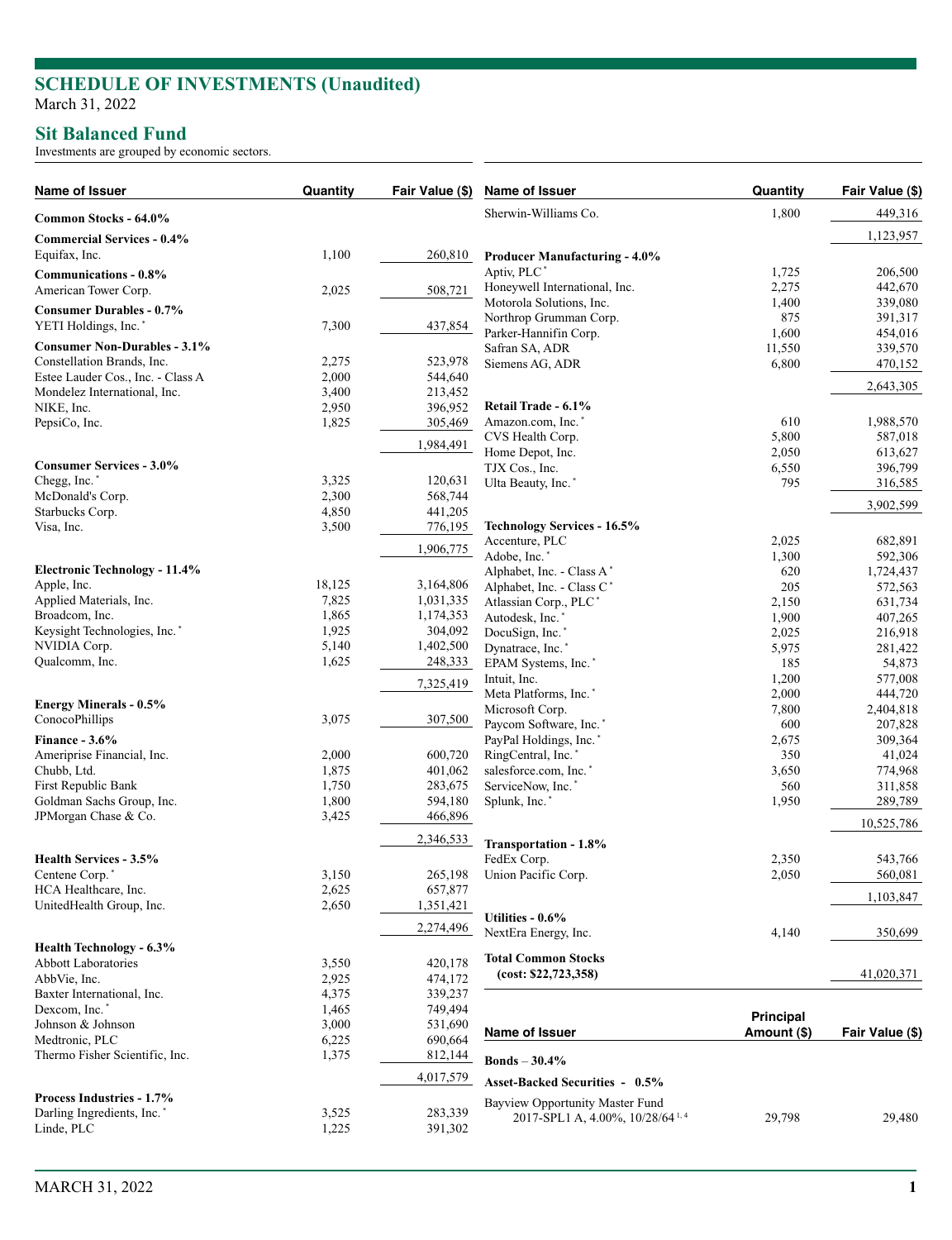# **Sit Balanced Fund (Continued)**

| Name of Issuer                                                                             | <b>Principal</b><br>Amount (\$) | Fair Value (\$)   | Name of Issuer                                                                                                                  | <b>Principal</b><br>Amount (\$) | Fair Value (\$)    |
|--------------------------------------------------------------------------------------------|---------------------------------|-------------------|---------------------------------------------------------------------------------------------------------------------------------|---------------------------------|--------------------|
| OSCAR US Funding Trust VII, LLC<br>2017-2A A4, 2.76%, 12/10/24 <sup>4</sup>                | 14,941                          | 14,946            | 2020-8 A3, 3.00%, 3/25/51 <sup>1,4</sup><br>2021-6 A12, 5.00%, 10/25/51 <sup>1,4</sup>                                          | 20,785<br>308,773               | 20,046<br>336,795  |
| Small Business Administration:<br>2008-20A 1, 5.17%, 1/1/28                                | 18,022                          | 18,595            | New Residential Mortgage Loan Trust:<br>2018-3A A1, 4.50%, 5/25/58 <sup>1,4</sup>                                               | 46,459                          | 47,503             |
| 2007-20H 1, 5.78%, 8/1/27                                                                  | 15,942                          | 16,506            | <b>PMT</b> Loan Trust:<br>2013-J1 A11, 3.50%, 9/25/43 <sup>1,4</sup>                                                            | 31,202                          | 30,494             |
| Towd Point Mortgage Trust:<br>2020-MH1 A1A, 2.18%, 2/25/60 <sup>1,4</sup>                  | 115,699                         | 111,961           | Sequoia Mortgage Trust:                                                                                                         |                                 |                    |
| 2019-MH1 A2, 3.00%, 11/25/58 <sup>1,4</sup>                                                | 100,000                         | 98,137<br>289,625 | 2020-4 A5, 2.50%, 11/25/50 <sup>1,4</sup><br>Vendee Mortgage Trust:                                                             | 52,904                          | 52,125             |
| <b>Collateralized Mortgage Obligations - 5.9%</b>                                          |                                 |                   | 1994-2 2, 5.49%, 5/15/24 <sup>1</sup><br>2008-1 B, $6.02\%$ , $3/15/25$ <sup>1</sup><br>Wells Fargo Mortgaged Backed Securities | 1,293<br>8,069                  | 1,293<br>8,643     |
| Fannie Mae:                                                                                |                                 |                   | Trust:                                                                                                                          |                                 |                    |
| 2017-84 JP, 2.75%, 10/25/47                                                                | 21,449                          | 21,118            | 2020-5 A3, 2.50%, $9/25/50^{1,4}$                                                                                               | 41,514                          | 39,735             |
| 2003-34 A1, 6.00%, 4/25/43                                                                 | 27,533                          | 29,438            | 2020-2 A17, 3.00%, 12/25/49 <sup>1,4</sup>                                                                                      | 31,606                          | 30,379             |
| 2004-T1 1A1, 6.00%, 1/25/44                                                                | 17,369                          | 18,681            | 2020-2 A3, 3.00%, 12/25/49 <sup>1,4</sup>                                                                                       | 8,808                           | 8,803              |
| 1999-17 C, 6.35%, 4/25/29<br>2001-82 ZA, 6.50%, 1/25/32                                    | 7,034<br>10,452                 | 7,501<br>11,225   |                                                                                                                                 |                                 | 3,802,056          |
| 2009-30 AG, 6.50%, 5/25/39                                                                 | 30,910                          | 34,217            | Corporate Bonds - 7.4%                                                                                                          |                                 |                    |
| 2013-28 WD, 6.50%, 5/25/42                                                                 | 31,040                          | 35,004            | Bank of America Corp., 1.29%, 2/4/28 <sup>1</sup>                                                                               | 200,000                         | 198,624            |
| 2004-T1 1A2, 6.50%, 1/25/44                                                                | 50,864                          | 55,485            | British Airways 2020-1 Class B Pass Through                                                                                     |                                 |                    |
| 2004-W9 2A1, 6.50%, 2/25/44                                                                | 30,037                          | 32,689            | Trust, 8.38%, 11/15/28 <sup>4</sup>                                                                                             | 52,197                          | 57,678             |
| 2010-108 AP, 7.00%, 9/25/40                                                                | 762                             | 835               | Charles Stark Draper Lab., Inc., 4.39%, 9/1/48<br>Citigroup, Inc., 1.49%, 2/24/28 <sup>1</sup>                                  | 100,000<br>100,000              | 110,044<br>99,936  |
| 2004-T3 1A3, 7.00%, 2/25/44                                                                | 5,765                           | 6,394             | ConocoPhillips Co., 6.95%, 4/15/29                                                                                              | 125,000                         | 154,591            |
| 1993-21 KA, 7.70%, 3/25/23                                                                 | 4,013                           | 4,083             | Consumers Energy Co., 4.35%, 8/31/64                                                                                            | 50,000                          | 52,870             |
| Freddie Mac:                                                                               |                                 |                   | CVS Pass-Through Trust, 7.51%, 1/10/32 <sup>4</sup>                                                                             | 125,774                         | 146,559            |
| 4293 BA, 5.27%, 10/15/47 <sup>1</sup>                                                      | 10,958                          | 11,832            | Delta Air Lines 2015-1 Class AA Pass                                                                                            |                                 |                    |
| 2122 ZE, 6.00%, 2/15/29                                                                    | 39,129                          | 42,184            | Through Trust, 3.63%, 7/30/27                                                                                                   | 125,511                         | 124,379            |
| 2126 C, 6.00%, 2/15/29                                                                     | 23,550                          | 25,152<br>27,859  | Duke Energy Florida, LLC:                                                                                                       |                                 |                    |
| 2480 Z, 6.00%, 8/15/32<br>2485 WG, 6.00%, 8/15/32                                          | 25,904<br>25,879                | 28,031            | 2.54%, 9/1/29                                                                                                                   | 50,000                          | 48,894             |
| 2575 QE, 6.00%, 2/15/33                                                                    | 12,159                          | 13,097            | $2.86\%, 3/1/33$                                                                                                                | 120,000                         | 117,092            |
| 2980 QA, 6.00%, 5/15/35                                                                    | 12,808                          | 13,697            | Entergy Louisiana, LLC, 4.95%, 1/15/45                                                                                          | 150,000                         | 155,158            |
| 2283 K, 6.50%, 12/15/23                                                                    | 1,474                           | 1,516             | Equifax, Inc., 6.90%, 7/1/28                                                                                                    | 150,000                         | 174,575            |
| 2357 ZJ, 6.50%, 9/15/31                                                                    | 17,074                          | 18,272            | Equinor ASA, 7.15%, 11/15/25                                                                                                    | 150,000                         | 170,570            |
| 4520 HM, 6.50%, 8/15/45                                                                    | 15,209                          | 17,521            | Fairfax Financial Holdings, 7.75%, 7/15/37                                                                                      | 150,000                         | 189,141            |
| 3704 CT, 7.00%, 12/15/36                                                                   | 11,002                          | 12,457            | Goldman Sachs Group, Inc., $0.84\%$ , $3/8/24$ <sup>1</sup><br>ITT, LLC, 7.40%, 11/15/25                                        | 175,000<br>25,000               | 173,464<br>27,321  |
| 2238 PZ, 7.50%, 6/15/30                                                                    | 9,819                           | 10,997            | Johnson & Johnson, 3.55%, 3/1/36                                                                                                | 150,000                         | 155,099            |
| Government National Mortgage Association:                                                  |                                 |                   | JPMorgan Chase & Co., 1.15%, 2/24/26 <sup>1</sup>                                                                               | 100,000                         | 99,899             |
| 2021-86 WB, 4.78%, 5/20/51 <sup>1</sup>                                                    | 161,737                         | 173,824           | Lincoln National Corp., 7.00%, 6/15/40                                                                                          | 100,000                         | 131,757            |
| 2021-27 CW, 5.00%, 2/20/51 <sup>1</sup>                                                    | 149,354                         | 166,091           | Nationwide Mutual Insurance Co.                                                                                                 |                                 |                    |
| 2021-104 HT, 5.50%, 6/20/51                                                                | 191,313                         | 208,675           | (Subordinated), 3 Mo. Libor + 2.29,                                                                                             |                                 |                    |
| 2021-27 AW, 5.84%, 2/20/51 <sup>1</sup><br>2015-80 BA, 6.99%, 6/20/45 <sup>1</sup>         | 213,430<br>13,140               | 247,621<br>14,332 | $3.12\%$ , $12/15/24^{1,4}$                                                                                                     | 100,000                         | 100,068            |
| 2018-147 AM, 7.00%, 10/20/48                                                               | 34,824                          | 37,157            | Northern Trust Corp. (Subordinated), 3 Mo.                                                                                      |                                 |                    |
| 2018-160 DA, 7.00%, 11/20/48                                                               | 32,148                          | 34,807            | Libor + 1.13, 3.38%, $5/8/321$                                                                                                  | 250,000                         | 244,864            |
| 2014-69 W, 7.21%, 11/20/34 <sup>1</sup>                                                    | 17,327                          | 18,931            | PacifiCorp, 7.70%, 11/15/31<br>Polar Tankers, Inc., 5.95%, 5/10/37 <sup>4</sup>                                                 | 150,000<br>100,000              | 198,405<br>113,230 |
| 2013-133 KQ, 7.31%, 8/20/38 <sup>1</sup>                                                   | 18,985                          | 21,149            | Principal Financial Group, Inc., 3 Mo. Libor +                                                                                  |                                 |                    |
| 2005-74 HA, 7.50%, 9/16/35                                                                 | 2,805                           | 2,922             | $3.04\%, 3.55\%, 5/15/551$                                                                                                      | 100,000                         | 97,000             |
| JP Morgan Mortgage Trust:                                                                  |                                 |                   | Royal Bank of Canada, 0.75%, 11/2/26 <sup>1</sup>                                                                               | 175,000                         | 172,552            |
| 2022-1 A11, 0.90%, 7/25/52 <sup>1,4</sup>                                                  | 368,649                         | 359,772           | Security Benefit Life Insurance Co.                                                                                             |                                 |                    |
| $2021 - 13$ A11, 0.95%, 4/25/52 <sup>1,4</sup>                                             | 321,180                         | 316,844           | (Subordinated), 7.45%, 10/1/33 <sup>4</sup>                                                                                     | 100,000                         | 113,324            |
| 2022-2 A11, 1.10%, $8/25/52^{1,4}$                                                         | 344,940                         | 343,752           | Spirit Airlines, 4.10%, 4/1/28                                                                                                  | 115,466                         | 112,816            |
| 2021-3 A4, 2.50%, 7/25/51 <sup>1,4</sup>                                                   | 142,425                         | 137,077           | Tennessee Gas Pipeline, LLC, 7.00%, 10/15/28                                                                                    | 213,000                         | 250,482            |
| $2021-6$ A4, 2.50%, $10/25/51$ <sup>1,4</sup>                                              | 337,179                         | 323,705           | Toronto-Dominion Bank, 0.52%, 1/10/25 <sup>1</sup>                                                                              | 125,000                         | 123,756            |
| 2021-13 A4, 2.50%, 4/25/52 <sup>1,4</sup><br>2019-HYB1 A5A, 3.00%, 10/25/49 <sup>1,4</sup> | 311,574<br>42,416               | 299,302<br>40,994 | Tyco Intl. Finance, 3.90%, 2/14/26                                                                                              | 200,000                         | 198,828            |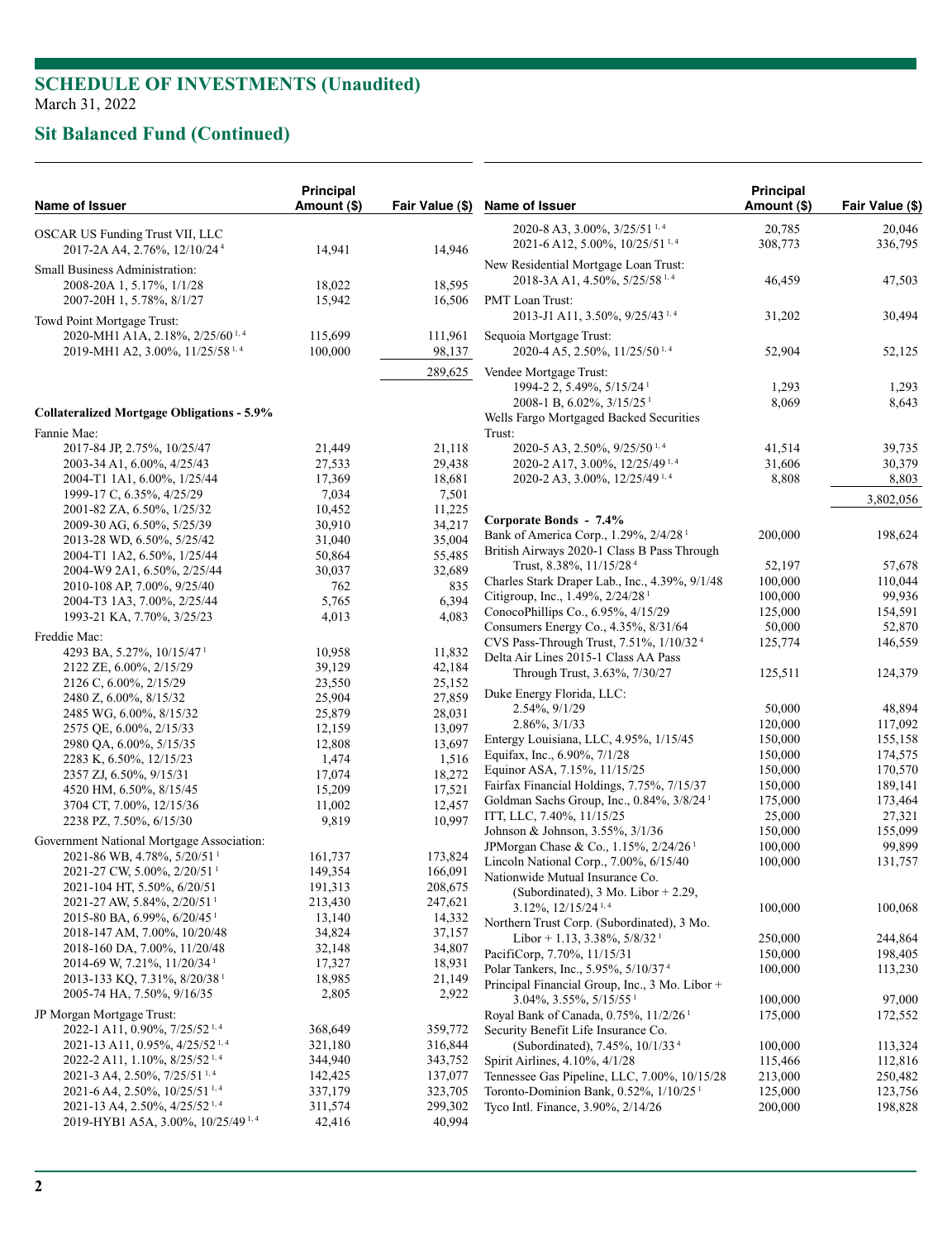# **Sit Balanced Fund (Continued)**

| Name of Issuer                                                                          | <b>Principal</b><br>Amount (\$) | Fair Value (\$) |
|-----------------------------------------------------------------------------------------|---------------------------------|-----------------|
| United Airlines 2019-2 Class AA Pass Through                                            |                                 |                 |
| Trust, 2.70%, 5/1/32                                                                    | 140,337                         | 128,606         |
| Unum Group, 7.25%, 3/15/28                                                              | 25,000                          | 29,147          |
| US Bank NA, 0.67%, 6/2/23 <sup>1</sup>                                                  | 250,000                         | 249,237         |
| West Loop BC (Subordinated), 3 Mo. Libor +                                              |                                 |                 |
| $1.87, 4.00\%$ , $12/1/27$ <sup>1</sup>                                                 | 225,000                         | 227,685         |
|                                                                                         |                                 | 4,747,651       |
| <b>Federal Home Loan Mortgage Corporation - 0.3%</b>                                    |                                 |                 |
| 7.50%, 7/1/29                                                                           | 67,315                          | 73,507          |
| 8.00%, 2/1/34                                                                           | 6,859                           | 7,442           |
| 8.50%, 9/1/24                                                                           | 118                             | 118             |
| $8.50\%, 5/1/31$                                                                        | 89,755                          | 98,883          |
|                                                                                         |                                 | 179,950         |
|                                                                                         |                                 |                 |
| <b>Federal National Mortgage Association - 1.1%</b>                                     | 37,129                          |                 |
| 5.50%, 10/1/33                                                                          |                                 | 39,501          |
| 5.50%, 8/1/56<br>$6.00\%$ , $7/1/41$                                                    | 194,183                         | 215,308         |
|                                                                                         | 179,869                         | 197,907         |
| $6.50\%, 2/1/24$                                                                        | 4,582                           | 4,665           |
| 6.50%, 9/1/27                                                                           | 24,642                          | 26,461          |
| $6.50\%, 6/1/40$                                                                        | 71,130                          | 77,532          |
| 7.00%, 1/1/32                                                                           | 4,900                           | 5,035           |
| 7.00%, 3/1/33                                                                           | 14,595                          | 15,576          |
| 7.00%, 12/1/38                                                                          | 19,381                          | 20,576          |
| 8.00%, 6/1/24                                                                           | 3,428                           | 3,557           |
| $8.00\%, \frac{1}{1/31}$                                                                | 5,838                           | 5,881           |
| 8.00%, 2/1/31                                                                           | 15,647                          | 17,838          |
| 8.00%, 9/1/37                                                                           | 39,386                          | 43,514          |
| 8.42%, 7/15/26                                                                          | 1,721                           | 1,742           |
| 8.50%, 10/1/30                                                                          | 16,543                          | 18,104          |
| $10.00\%, 6/1/31$                                                                       | 20,149                          | 21,650          |
|                                                                                         |                                 | 714,847         |
| <b>Government National Mortgage Association - 0.2%</b>                                  |                                 |                 |
| 5.00%, 5/20/48                                                                          | 38,067                          | 40,467          |
| 5.75%, 12/15/22                                                                         | 1,750                           | 1,704           |
| 6.50%, 11/20/38                                                                         | 9,561                           | 10,178          |
| 7.00%, 12/15/24                                                                         | 4,231                           | 4,371           |
| 7.00%, 11/20/27                                                                         | 7,284                           | 7,779           |
| 7.00%, 9/20/29                                                                          | 19,888                          | 21,374          |
| 7.00%, 9/20/38                                                                          | 7,533                           | 8,578           |
| 7.50%, 4/20/32                                                                          | 12,004                          | 12,738          |
| 8.00%, 7/15/24                                                                          | 831                             | 838             |
|                                                                                         |                                 | 108,027         |
| <b>Taxable Municipal Securities - 9.4%</b>                                              |                                 |                 |
| Chicago Park Dist., 2.53%, 1/1/34                                                       | 235,000                         | 211,907         |
| City of Encinitas CA, 1.45%, 9/1/27                                                     | 250,000                         | 230,947         |
| CO Health Facs. Auth., 3.13%, 5/15/27<br>Colliers Hill Metropolitan Dist. No. 2, 3.99%, | 250,000                         | 234,637         |
| 12/1/47                                                                                 | 250,000                         | 246,310         |
| Colorado Edu. & Cultural Fac. Auth., 3.97%,                                             |                                 |                 |
| 3/1/56                                                                                  | 205,000                         | 201,109         |
| Coventry Local Sch. Dist., 2.20%, 11/1/29                                               | 200,000                         | 187,568         |
| Great Lakes Water Auth. Sewage Disposal                                                 |                                 |                 |
| System, 3.51%, 7/1/44                                                                   | 150,000                         | 143,712         |
| IN Finance Auth., 3.31%, 3/1/51                                                         | 250,000                         | 214,415         |
| Kentucky Higher Edu. Student Loan Corp.                                                 |                                 |                 |
| (Subordinated), 5.27%, 6/1/36                                                           | 100,000                         | 100,262         |
|                                                                                         |                                 |                 |

| <b>Name of Issuer</b>                                                         | Principal<br>Amount (\$) | Fair Value (\$)    |
|-------------------------------------------------------------------------------|--------------------------|--------------------|
| LaGrange Co. Regional Utility Dist., 2.98%,                                   |                          |                    |
| 1/1/40                                                                        | 230,000                  | 207,416            |
| Louisiana State Trans. Auth., 1.45%, 2/15/27                                  | 300,000                  | 279,222            |
| Madison Co. Comm. Sch. Dist. No. 7, 1.90%,<br>12/1/30                         | 150,000                  | 133,239            |
| Maricopa Co. Industrial Dev. Auth., 5.00%,<br>$7/1/44$ <sup>4</sup>           | 100,000                  | 99,122             |
| Massachusetts Edu. Auth.:                                                     |                          |                    |
| 4.00%, 1/1/32                                                                 | 30,000                   | 30,531             |
| 4.41%, 7/1/34                                                                 | 20,000                   | 20,615             |
| MI State Hsg. Dev. Auth., 2.66%, 12/1/41                                      | 300,000                  | 263,826            |
| MN Hsg. Fin. Agy.:                                                            |                          |                    |
| 2.31%, $1/1/27$                                                               | 145,000                  | 142,004            |
| 4.73%, $1/1/49$                                                               | 5,000                    | 5,079              |
| NJ Higher Edu. Student Assit. Auth., 3.50%,                                   |                          |                    |
| $12/1/39$ <sup>8</sup>                                                        | 100,000                  | 100,077            |
| No. Dakota Hsg. Fin. Auth., 3.70%, 7/1/33                                     | 100,000                  | 100,216            |
| NY City Hsg. Dev. Corp.:                                                      |                          |                    |
| 2.74%, 11/1/36                                                                | 250,000                  | 229,985            |
| 2.65%, 11/1/36                                                                | 100,000                  | 91,017             |
| NY Mortgage Agency, 2.98%, 10/1/40<br>NY State Dormitory Auth., 2.69%, 7/1/35 | 150,000<br>200,000       | 137,169<br>185,230 |
|                                                                               |                          |                    |
| Oregon State Fac. Auth.:<br>2.68%, 7/1/31                                     |                          |                    |
| 3.29%, 10/1/40                                                                | 350,000<br>100,000       | 320,593<br>90,847  |
| Public Fin. Auth., 4.23%, 7/1/32                                              | 105,000                  | 112,086            |
| South Carolina Student Loan Corp., 2.92%,                                     |                          |                    |
| 12/1/28                                                                       | 200,000                  | 187,976            |
| State of Ohio, 2.17%, 12/1/31                                                 | 250,000                  | 234,108            |
| Texas Children's Hospital, 3.37%, 10/1/29 <sup>17</sup>                       | 115,000                  | 119,854            |
| Texas Trans. Comm. State Highway, 5.18%,                                      |                          |                    |
| 4/1/30<br>Utah Charter Sch. Fin. Auth., 2.40%, 10/15/27                       | 150,000                  | 167,106<br>195,394 |
| VA Hsg. Dev. Auth., 2.13%, 7/25/51                                            | 205,000<br>241,555       | 227,125            |
| WA State Hsg. Fin. Comm., 3.50%, 7/1/24 <sup>4</sup>                          | 250,000                  | 244,508            |
| Warren Consol. Schools, 1.85%, 5/1/31                                         | 250,000                  | 227,978            |
| Wichita Falls, 1.65%, 9/1/28                                                  | 145,000                  | 134,232            |
|                                                                               |                          | 6,057,422          |
| U.S. Treasury / Federal Agency Securities - 5.6%                              |                          |                    |
| U.S. Treasury Bonds 2.25%, 2/15/52                                            | 550,000                  | 527,227            |
| U.S. Treasury Strip 1.97%, 11/15/50 <sup>6</sup>                              | 1,525,000                | 753,589            |
| U.S. Treasury Strip 2.18%, 8/15/47 <sup>6</sup>                               | 650,000                  | 343,524            |
| U.S. Treasury Notes:                                                          |                          |                    |
| 1.88%, 2/28/27                                                                | 50,000                   | 48,734             |
| 1.88%, 2/15/32                                                                | 100,000                  | 96,047             |
| United States Treasury Inflation Bonds:                                       |                          |                    |
| $0.13\%, 1/15/23$                                                             | 974,424                  | 1,008,871          |
| $0.13\%, 10/15/26$                                                            | 51,444                   | 54,137             |
| $0.63\%, 1/15/24$                                                             | 722,958                  | 760,984            |
|                                                                               |                          | 3,593,113          |
| <b>Total Bonds</b>                                                            |                          |                    |
| (cost \$20,461,293)                                                           |                          | 19,492,691         |
|                                                                               |                          |                    |
|                                                                               |                          |                    |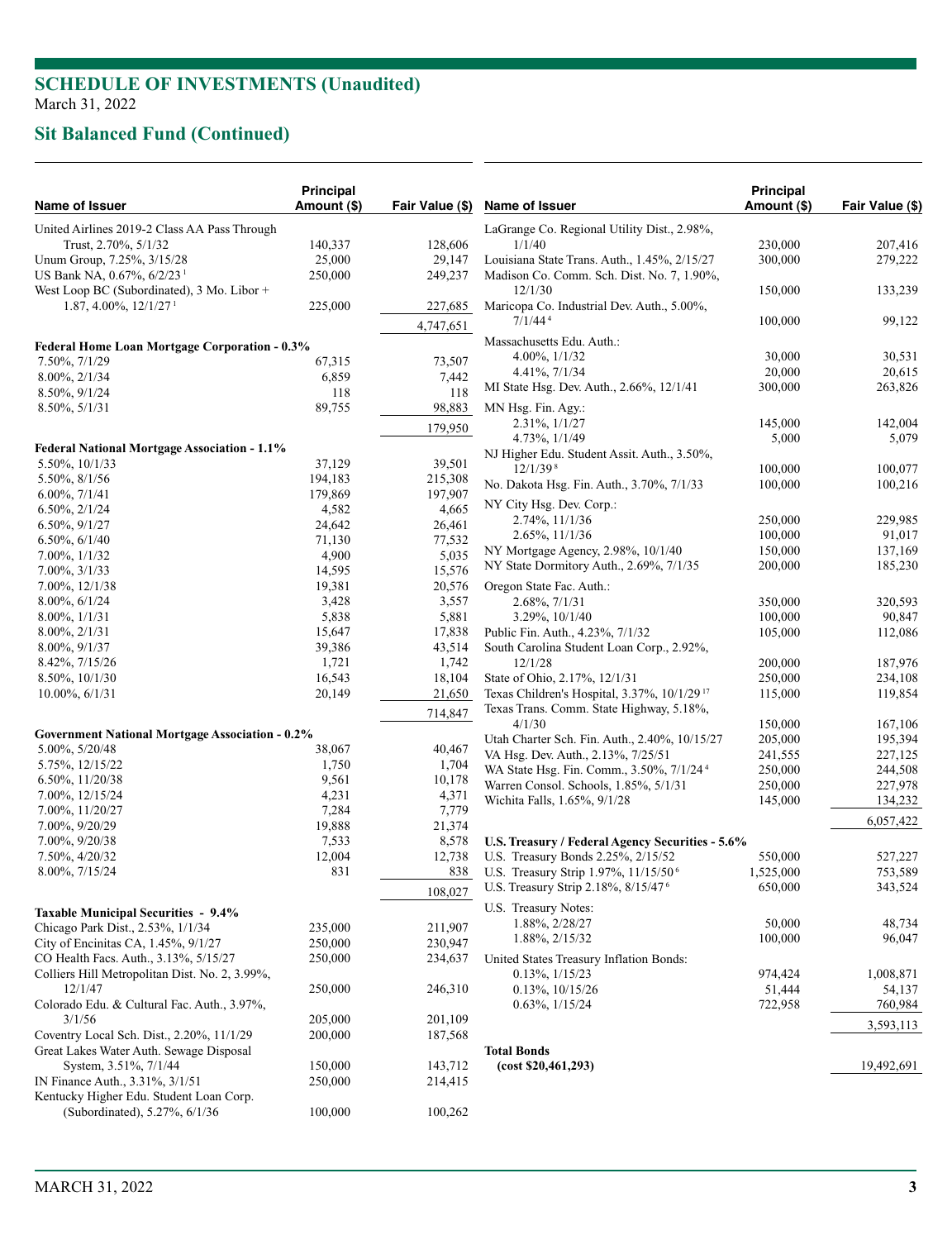## **Sit Balanced Fund (Continued)**

| Name of Issuer                                                   | Quantity  | Fair Value (\$) |
|------------------------------------------------------------------|-----------|-----------------|
| <b>Investment Companies 1.2%</b>                                 |           |                 |
| <b>BlackRock Enhanced Government Fund</b>                        | 4,886     | 54,137          |
| Franklin, Ltd. Duration, Income Trust                            | 4,666     | 35,368          |
| Nuveen Multi-Market Income Fund, Inc.                            | 3,953     | 25,695          |
| Putnam Master Intermediate Income Trust                          | 61,000    | 218,380         |
| Putnam Premier Income Trust                                      | 58,975    | 235,310         |
| WA Inflation-Linked Opp. & Inc. Fund                             | 4,709     | 56,555          |
| WA Inflation-Linked Sec & Inc. Fund                              | 10,953    | 128,150         |
| <b>Total Investment Companies</b><br>(cost: \$832,954)           |           | 753,595         |
| <b>Short-Term Securities - 4.9%</b>                              |           |                 |
| Fidelity Inst. Money Mkt. Gvt. Fund, 0.12%<br>(cost \$3,162,231) | 3,162,231 | 3,162,231       |
| Total Investments in Securities - 100.5%<br>(cost \$47,179,836)  |           | 64,428,888      |
| Other Assets and Liabilities, net - (0.5)%                       |           | (321, 112)      |
| Total Net Assets - 100.0%                                        |           | \$64,107,776    |

Non-income producing security.

- 1 Variable rate security. Rate disclosed is as of March 31, 2022. Certain variable rate securities are not based on a published reference rate and spread but are determined by the issuer or agent and are based on current market conditions, or, for mortgage-backed securities, are impacted by the individual mortgages which are paying off over time. These securities do not indicate a reference rate and spread in their descriptions.
- 4 144A Restricted Security. The total value of such securities as of March 31, 2022 was \$3,516,339 and represented 5.5% of net assets. These securities have been determined to be liquid by the Adviser in accordance with guidelines established by the Board of Directors.
- 6 Zero coupon or convertible capital appreciation bond, for which the rate disclosed is either the effective yield on purchase date or the coupon rate to be paid upon conversion to coupon paying.
- 8 Securities the income from which is treated as a tax preference that is included in alternative minimum taxable income for purposes of computing federal alternative minimum tax (AMT). At March 31, 2022, 0.2% of net assets in the Fund was invested in such securities.
- 17 Security that is either an absolute and unconditional obligation of the United States Government or is collateralized by securities, loans, or leases guaranteed by the U.S. Government or its agencies or instrumentalities.
	- ADR American Depositary Receipt
	- LLC Limited Liability Company
	- PLC Public Limited Company

Numeric footnotes not disclosed are not applicable to this Schedule of Investments.

The Fund's portfolio's holdings are expressed as a percentage of net assets as of the date given, and may vary over time. They are provided for informational purposes only and should not be deemed as a recommendation to buy or sell any securities.

Carefully consider the Fund's investment objectives, risks, charges and expenses before investing. The prospectus contains this and other important Fund information and may be obtained by calling Sit Mutual Funds at 1-800-332-5580 or at www.sitfunds.com. Read the pro spectus carefully before investing. Investment return and principal value of an investment will fluctuate so that an investor's shares when redeemed may be worth more or less than their original cost.